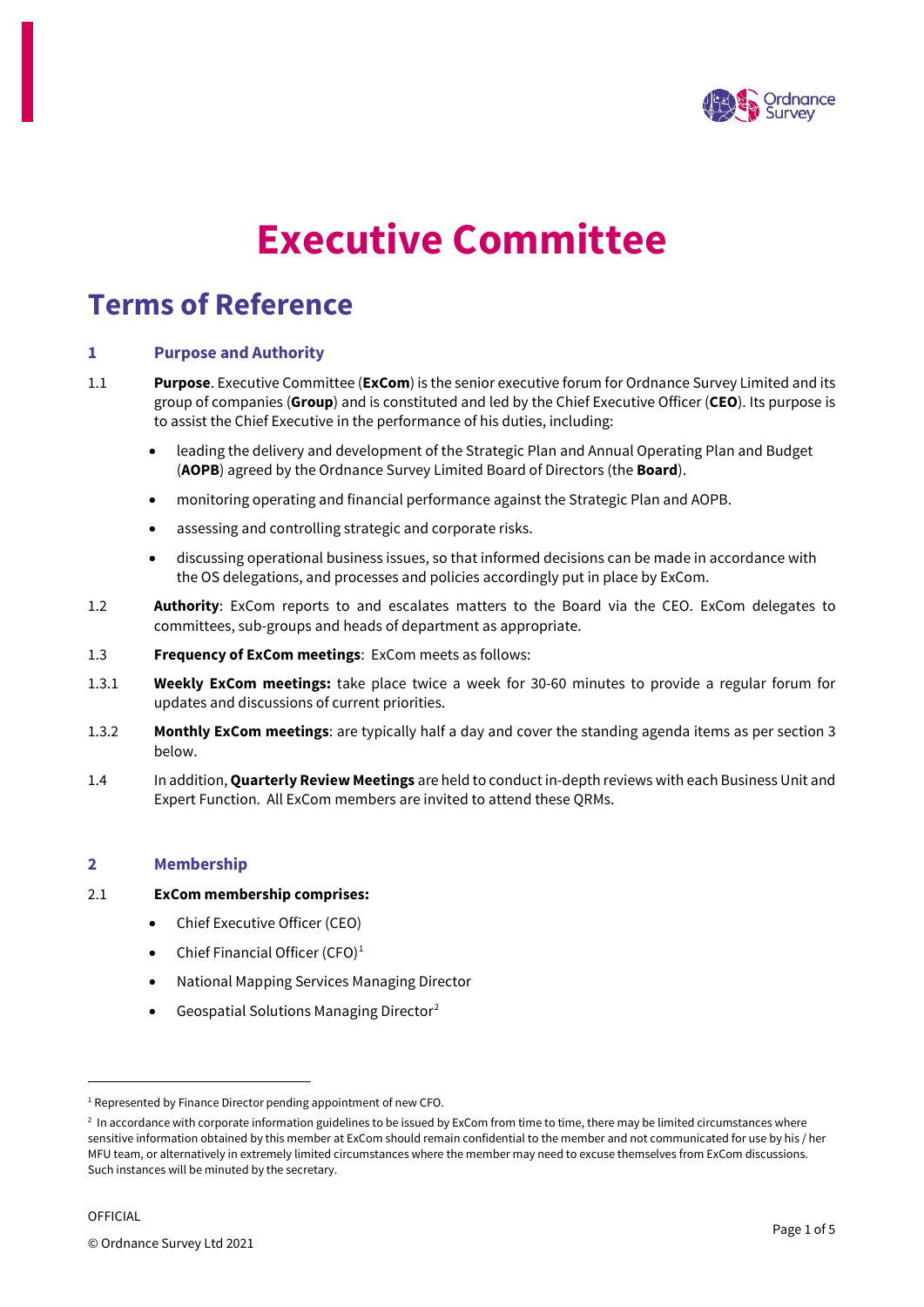

- Consumer Managing Director[3](#page-1-0)
- Director of People and Organisational Effectiveness
- Director of Technology and Design
- Chief Propositions & Innovation Officer
- Chief Geospatial Officer (CGO)
- Director of Customer & Marketing
- Head of Legal Services and Company Secretary
- Executive Assistant to the CEO

Due to the importance of monthly ExCom meetings members are expected to attend all monthly ExCom meetings. However, if a member is unable to attend a monthly ExCom meeting, they should nominate an alternate to attend in their place if required by the CEO.

Additional attendees will include presenters and heads of department as required and by sole invitation of a member.

- 2.2 **Chairmanship.** The CEO shall act as ExCom Chair. In his absence, the CEO shall nominate one of the other members to act as Chair for the meeting.
- 2.3 **Secretary.** The Executive Assistant to the CEO or their nominee shall act as ExCom secretary.

## **3 Agenda**

- 3.1 **Monthly ExCom meetings** operate to a fixed standing Agenda:
	- Welcome: identification of any agenda items requiring application of corporate information guidelines.
	- Review of previous Record of Decisions and Actions (**RoDs**): from ExCom and review of any actions from OS Board (ExCom secretary).
	- Health & Safety moment: to review safe ways of working and employee wellbeing.
	- Customer moment; to review our NPS score with a view to ensuring all-round high-performance culture and progress updates.
	- Review of Monthly Management Accounts and progress against AOPB (CFO)[4](#page-1-1)
	- Strategic progress:
	- performance / delivery against agreed objectives from current plan
	- on-going development of the Strategic Business Plan for Board approval
	- sustainable business plan
	- shareholder framework objectives
	- Corporate Risks (Head of Risk and Assurance): quarterly update

OFFICIAL

<span id="page-1-0"></span><sup>&</sup>lt;sup>3</sup> As per previous footnote.

<span id="page-1-1"></span><sup>4</sup> As scheduled according to business planning cycle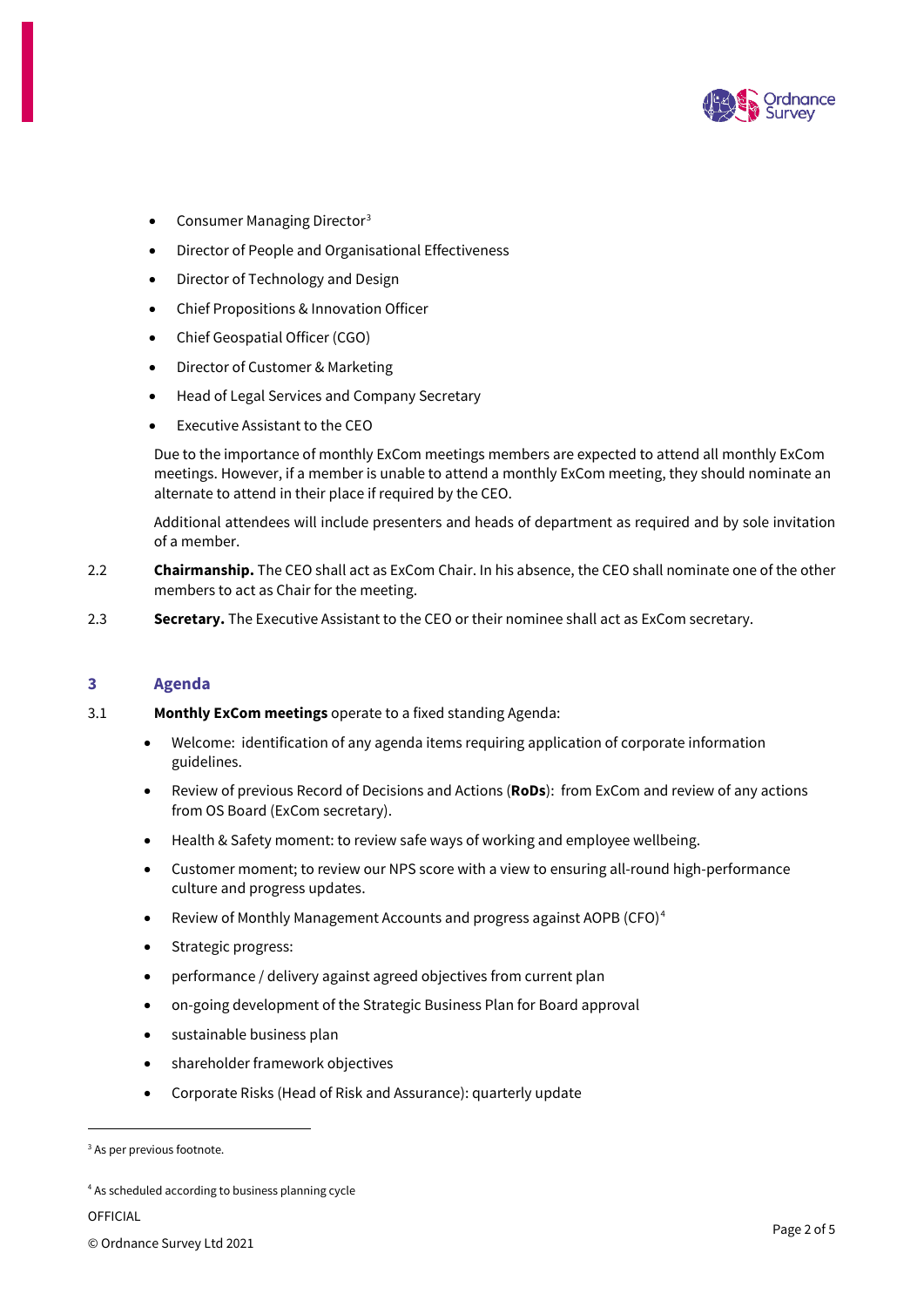

- GDPR Paper: monthly update
- Review, agreement and co-ordination of ExCom and Board forward agenda
- AOB
- 3.2 **Weekly ExCom meetings** provides a more regular forum for update and discussion of current priorities and may (time-permitting) cover any item agreed with the CEO.

## **4 Quorum**

The quorum for ExCom meetings shall be 3 members, at least one of whom shall be the CEO, or in his absence the member nominated as alternate Chair for the meeting (in accordance with 2.2 above).

# **5 Notice of Meetings**

- 5.1 Meetings, other than those regularly scheduled as above, shall be called by the Secretary at the request of any Member of ExCom, on reasonable notice.
- 5.2 All relevant information, including an agenda and supporting papers, shall be sent to ExCom members and to any other person required to attend and in good time in advance of the meeting and via the Secretary.

# **6 Minutes of Meetings**

Any decisions and actions of all meetings of ExCom are recorded by the Secretary in the formal RoDs and circulated to members. Access to the RoDs is restricted, but members may circulate RoDs to their teams as required.

## **7 Duties**

- 7.1 Objectives and Strategy
	- Recommending objectives and strategy for the Group in the development of its business, having regard to the interests of its shareholders, customers, employees and other stakeholders;
	- Agreeing and renewing objectives and policy guidelines for business divisions based on approved Group strategy; and
	- Monitoring and delivering the OS strategy.
- 7.2 Performance and operations
	- The presentation of the Group's AOPB and five-year plan to the Board and, following their adoption, the achievement of the budgets and plans;
	- Monitoring performance against targets, objectives and key performance indicators set by the Board;
	- Developing and reviewing business division budgets to ensure that they fall within the agreed Group targets;
	- Optimising the allocation and adequacy of the Group's resources; and,
	- Ensuring the active liaison, coordination, and cooperation between business divisions.
- 7.3 Human Resources (People and Organisational Effectiveness)
	- Reviewing the organisational structure of the Group and making recommendations for change;

OFFICIAL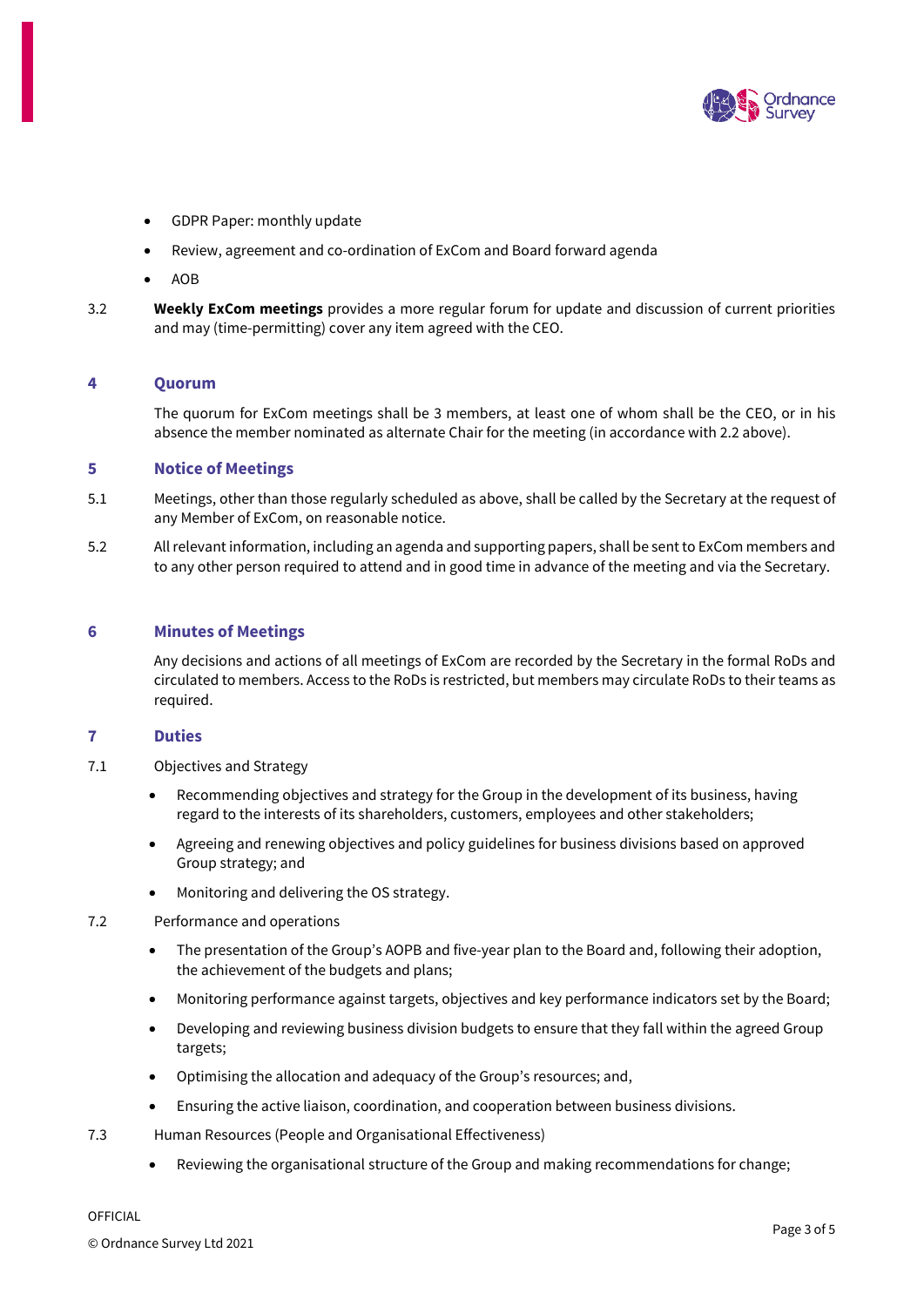

- Ensuring the provision of adequate management development and succession;
- Ensure the working environment within OS supports recruitment, retention, and motivation of our staff; and,
- Developing and implementing appropriate remuneration structures with the business below the level of responsibilities of the Remuneration Committee.
- 7.4 Risk Management and Controls
	- Agree Corporate Risk Framework and risks;
	- Ensuring the control, coordination, and monitoring within the Group of risk and internal controls;
	- Ensuring compliance with relevant legislation and regulations; and
	- Safeguarding the integrity of management information and financial reporting systems.
	- Ensuring appropriate levels of authority are delegated to senior management throughout the Group (including appropriate financial delegations)
- 7.5 Business Development
	- Identifying and prioritising, in line with our strategy, new business opportunities outside the current core activities, including geographic diversification.
	- Examining all trade investments, divestments and major capital expenditure proposals that are outside of the delegated authority of the Commissioning Authority, and the recommendation to the Board of those which, in a Group context are material either by nature or cost; and
	- Approving all strategic or material alliances and partnership agreements, including all joint venture agreements.

# 7.6 Policies

Developing and implementing Group policies, including:

- Codes of ethics and business practice (including bribery prevention, whistleblowing policies and information sharing guidelines);
- Delegated Financial Authorities and processes;
- Risk Management policies;
- Health & Safety policies;
- Human Resource policies;
- Environment and sustainability policies;
- Communications policy; and
- Corporate Social Responsibility Policy (including environmental, employee communications and employee disability)

## **8 Reporting Responsibilities**

8.1 The CEO reports to the Board at each Board meeting, which will include items escalated to the Board by the CEO following ExCom consideration and with particular reference to the matters reserved to the Board, as specified in the Board terms of reference.